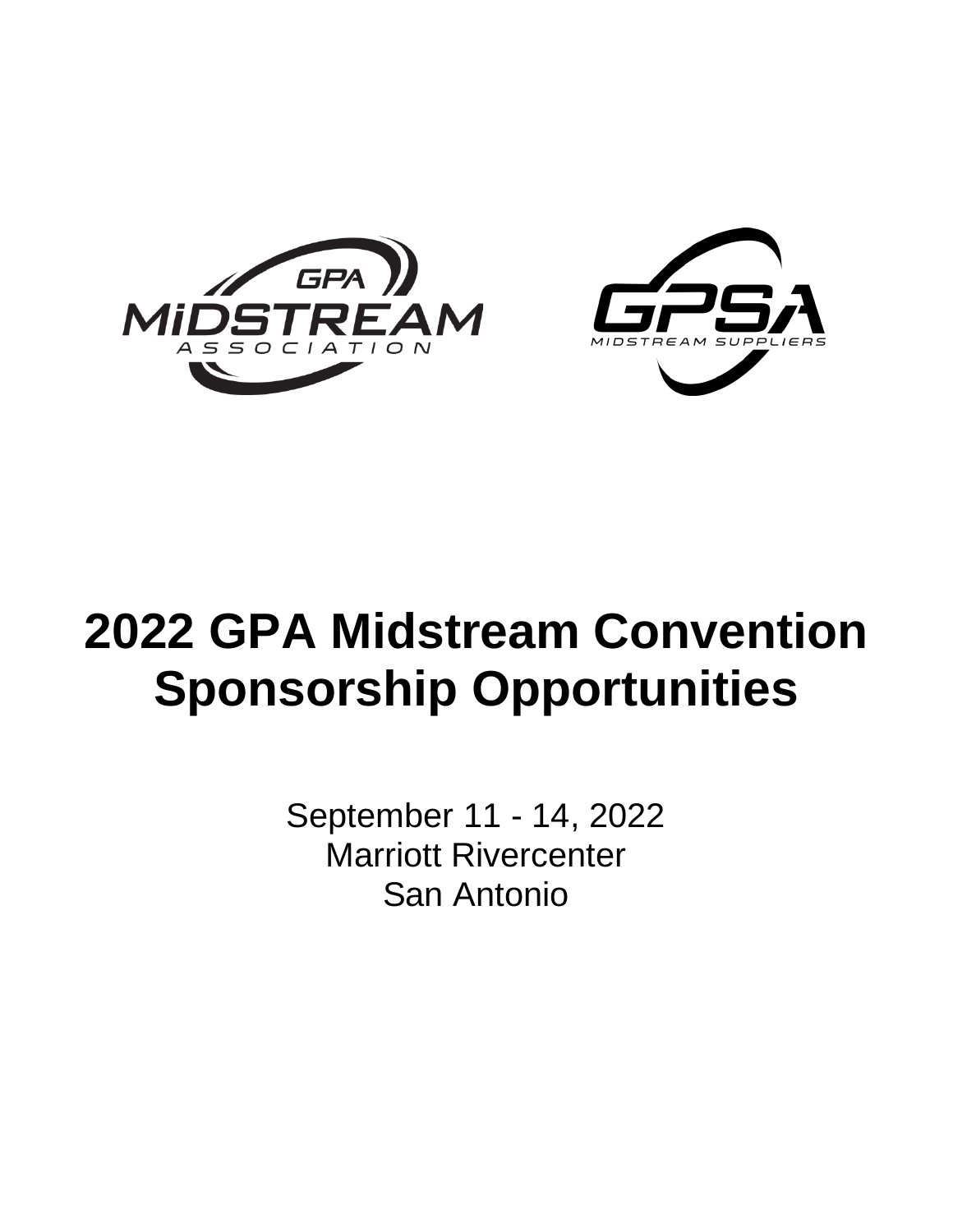# **Table of Contents**

| <b>General Information</b>                             | Page # |
|--------------------------------------------------------|--------|
| 2022 Convention Format, Convention Overview            |        |
| Things You Should Know/Special Recognition             |        |
| Hospitality Information                                |        |
| Appendix A – Company Name / Logo Recognition Breakdown | 19     |

| <b>Opportunities</b>                                             | <b>Price</b> | Page #         |
|------------------------------------------------------------------|--------------|----------------|
| App - Banner Ad                                                  | \$3,500      | 6              |
| App - Push Notification                                          | \$500        | 6              |
| <b>Badge Holders</b>                                             | \$10,000     | $\overline{f}$ |
| Branding - Banner & Exhibit Space                                | \$18,000     | $\overline{7}$ |
| Branding - Column Wrap, Convention Floor                         | \$5,500      | 8              |
| Branding - Elevator Exterior Door Cling                          | \$10,000     | 8              |
| <b>Branding - Elevator Interior Floor Decals</b>                 | \$18,000     | 9              |
| Branding - Escalator Clings                                      | \$10,000     | 9              |
| Branding - Hanging Banners, Atrium                               | \$6,500      | 10             |
| Branding - Hanging Banners, Convention Floor                     | \$15,000     | 10             |
| Breakfast - Tuesday - Speaker to be announced                    | \$5,000      | 11             |
| Breakfast (Prayer Breakfast) - Tuesday - Speaker to be announced | \$3,000      | 11             |
| Coffee Monday                                                    | \$7,000      | 11             |
| Coffee - Tuesday                                                 | \$7,000      | 12             |
| Coffee - Wednesday                                               | \$4,000      | 12             |
| Friends Sponsorship and Exhibit Package                          | \$18,000     | 13             |
| Lanyards                                                         | \$10,000     | 44             |
| Literature Display Stand                                         | \$1,000      | 14             |
| Luncheon - Monday - Center Stage                                 | \$2,000      | 15             |
| Lunch & Learn - Tuesday                                          | \$5,000      | 15             |
| <b>Meeting Program</b>                                           | \$8,000      | 15             |
| Networking Opening Night Reception                               | \$500        | 16             |
| Proceedings                                                      | \$3,000      | 16             |
| <b>Sporting Clays Breakfast</b>                                  | \$2,500      | 16             |
| Sporting Clays Golf Carts                                        | \$4,000      | 17             |
| <b>Sporting Clays Prizes</b>                                     | \$500        | 17             |
| <b>Sporting Clays Shirts</b>                                     | \$5,000      | 17             |
| <b>Sporting Clays Stations</b>                                   | \$1,200      | 18             |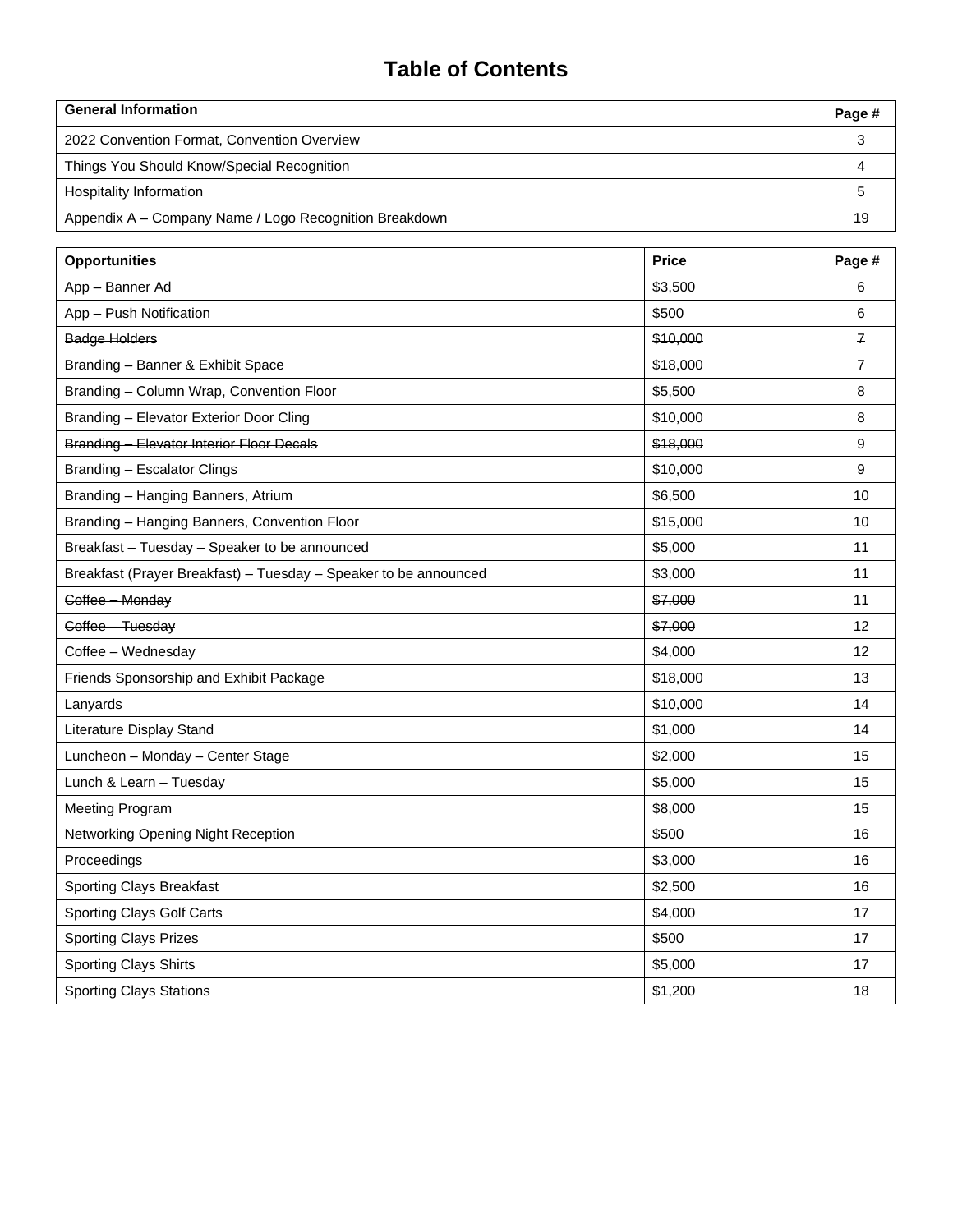# **GPA Midstream Convention Overview**

The GPA Midstream Convention is an annual midstream–focused convention providing opportunities for midstream professionals to meet, share and learn about topics impacting the industry. In 2019, attendance was nearly 2,400. The 2020 convention was canceled due to COVID-19. When the in-person conference returned in September 2021, nearly 1,500 joined us in San Antonio and we anticipate between 1,500 – 1,700 in 2022.

This convention touches all professional levels, from entry–level engineers, to technical experts, to CEOs, and attendees come from both operating and supplier companies.

A large percentage of GPA Midstream Convention attendees are decision-makers within their companies, with nearly 20% holding an executive title (chief executive officer, chief operating officer, president, director, senior vice president and vice president). A large percentage of attendees at the executive level have an engineering degree and background, as do the more than 30% holding a manager title.

More than 20% of our attendees hold engineering titles, including but not limited to the following: applications engineer, automation engineer, consulting engineer, controls engineer, environmental engineer, facility engineer, field engineer, gas processing engineer, mechanical engineer, operating engineer, plant engineer, process engineer and project engineer.

# **Convention Venue**

All convention functions will be held at the San Antonio Marriott Rivercenter and Marriott Riverwalk Hotels.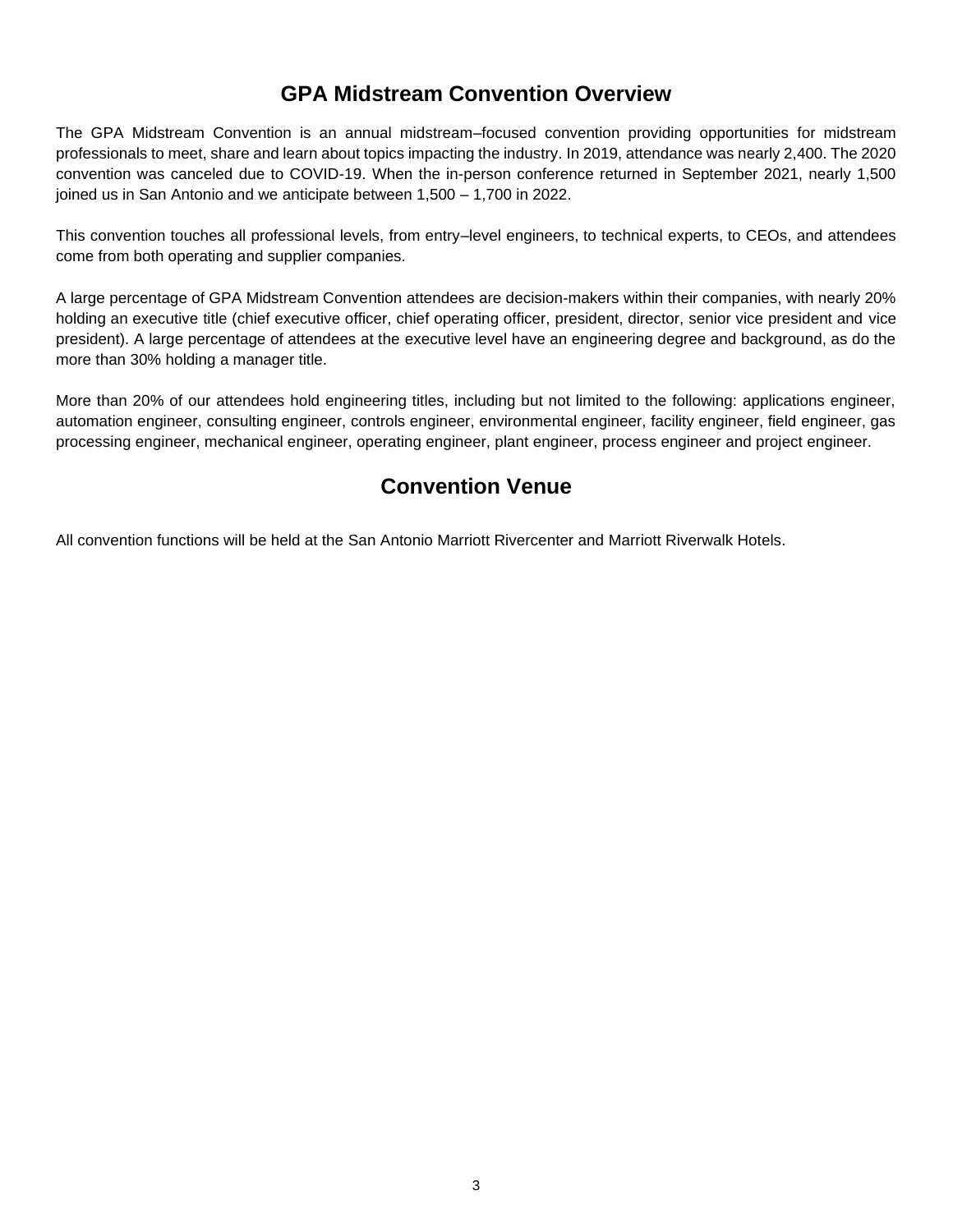# **Things You Should Know**

#### **When/How Can I Sign Up to be a Sponsor?**

Registration for all sponsorship opportunities will open on March 28, 2022, at 10 a.m. Central Daylight Time and are available on a first-come, first-served basis, meaning payment is required to secure your sponsorship. Please complete the online sign-up form located here beginning on March 28: [GPAmidstreamconvention.org/sponsor-2022](https://gpamidstreamconvention.org/sponsor-2021). For opportunities priced at more than \$2,500, companies have the option of paying a 50% deposit to secure those opportunities. Please note that checks and purchase orders mailed prior to the March 28 opening date will not guarantee an opportunity for any company and will be returned.

#### **Company Name/Logo Recognition**

GPA Midstream handles company name and logo recognition according to each company's cumulative sponsorship spend based on the following levels: \$500 - \$750, \$1,000 and up, \$1,500 and up, \$2,000 and up. For details, see Appendix A, p. 19. Note that hospitalities are handled differently, so Appendix A does not apply to hospitality spends (see Hospitalities, p. 5).

#### **"Maximum Available"**

Each opportunity has a "Maximum Available" section to advise as to how many sponsors there can be for that particular option. Opportunities priced at \$10,000 or more give those sponsors the right of first refusal for the following year.

#### **"The Fine Print" and "Associated Deadlines"**

Every opportunity also has sections called "The Fine Print" and "Associated Deadlines." Please review "The Fine Print" carefully to learn about requirements and restrictions specific to each sponsorship and exhibit option. The "Associated Deadlines" section applies once a company has secured that particular opportunity, so GPA Midstream encourages you to put those deadline reminders on your calendar so an opportunity for exposure isn't missed.

#### **Pricing for Members vs. Non-Members**

The prices listed within this document are for GPA Midstream/GPSA members only. For non–member pricing, contact April Sailsbury.

# **For more information, contact:**

April Sailsbury, GPA Midstream: [asailsbury@GPAmidstream.org](mailto:cmyers@GPAmidstream.org) (918) 493–3874 office

# **Special Recognition**

When GPA Midstream was preparing to launch its first comprehensive sponsorship program in late 2011, the association elected to include a grandfather clause to recognize and thank its longtime GPA Midstream Convention sponsors, which have repeatedly offered their time and resources to help make the convention a better experience for all attendees. The following companies will have the right to their respective opportunities listed below in continued annual succession until they determine they no longer wish to participate in that capacity any longer:

Balon – Sporting Clays Lunch Bryan Research & Engineering – Hospitality Brochure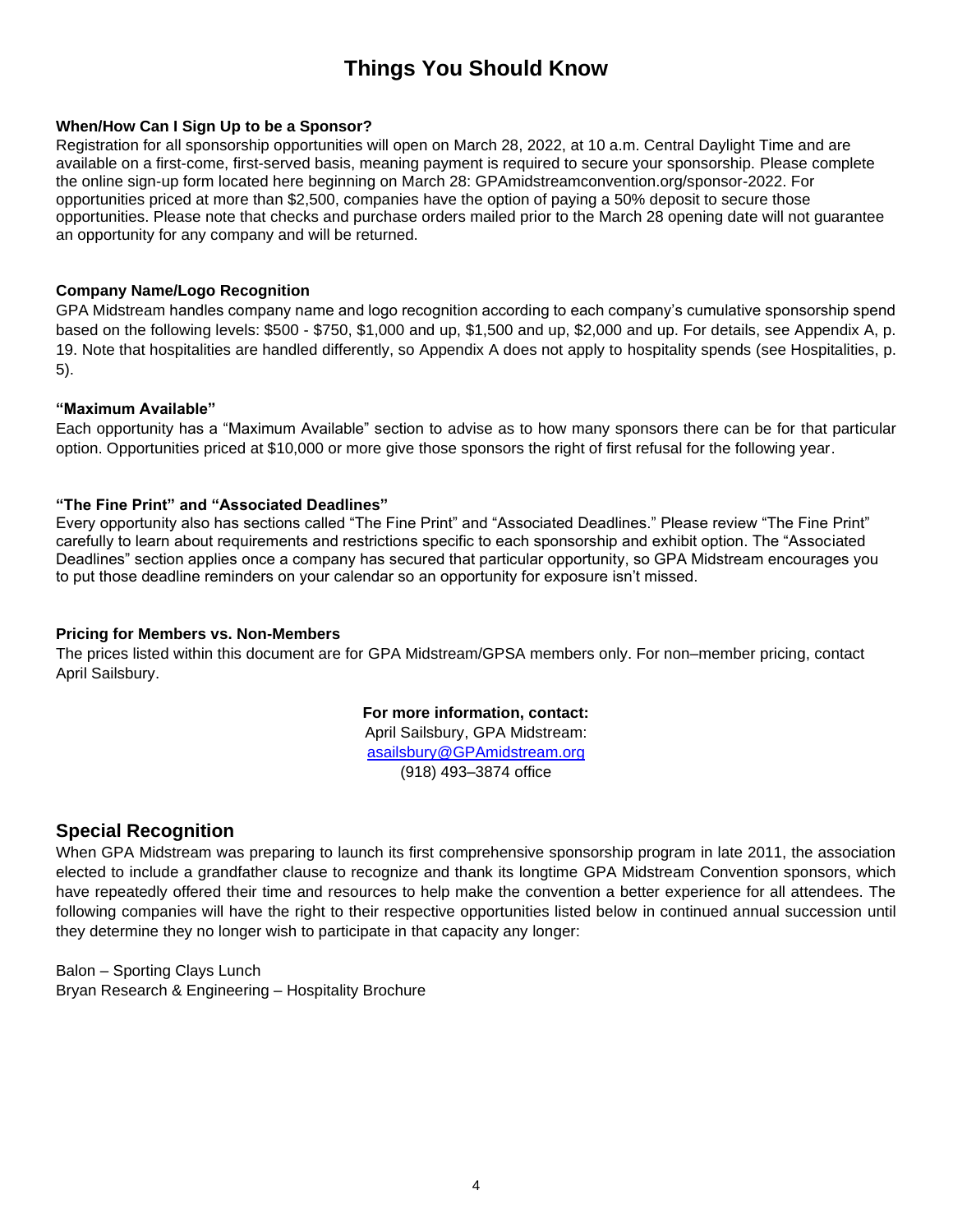# **Hospitalities – Pricing Varies**

# **Less than 1,000 sq. ft. - \$400\* 1,000 – 2,500 sq. ft. - \$550\* More than 2,500 sq. ft. - \$700\* Private Suites - \$250\*\***

\*This fee is for space only; beverages, food, entertainment, etc., is incremental.

\*\*GPA Midstream collects this fee; company hosting a hospitality in a private suite is also responsible for covering the hotel's per-night suite fee, in addition to beverages, food and entertainment.

**Description:** Company-hosted hospitalities are a popular activity at the GPA Midstream Convention, and companies interested in hosting a private suite or public hospitality must request the space through GPA Midstream (not the hotel).

The hospitality request form will become available on March 28 at 10 a.m., and the deadline to request hospitality space for the 2022 GPA Midstream Convention is May 20 at 5 p.m. Central Standard Time. Space assignments will be communicated by May 26.

# **Recognition & Visibility**

- Companies hosting a hospitality have the option of listing their hospitality in the Midstream Go app. The app listing includes company name, logo, company contact information, hospitality description, plus the date, time, and location of your hospitality. Companies may also include a one-page PDF document (8.5x11, no more than 10 MB) or JPG to be included with their app listing. The document could include company information or more details about the event.
- Companies also have the option of including their hospitality in a printed Hospitalities directory, which will be available on-site for attendees starting Sunday afternoon, Sept 11.

# **The Fine Print**

- Payment for hospitality space is due at the time of reservation.
- **All company representatives attending or working a hospitality,** *regardless of the extent or duration of their participation in other convention activities***, must be registered for the GPA Midstream Convention to participate**.
- Applying for hospitality space will not guarantee that a company will receive space, nor should companies expect to receive the same amount of space, or the same type of suite as awarded in a previous year. Companies applying for space are strongly encouraged to withhold from making deposits on bands, displays, etc., until they know exactly how much space has been allotted.
- Hospitalities are not considered to be GPA Midstream Convention sponsorships, so logo recognition given to sponsors does not apply to companies hosting hospitalities. Hosts are limited to one logo and one company name (no taglines, marketing-related verbiage or related business units may be included in the name listing) in the Midstream Go app and the hospitality brochure.
- Hospitalities cannot conflict with scheduled convention functions and may not start before 7:30 p.m. on Sunday, 6:30 p.m. on Monday or 7:00 p.m. on Tuesday.
- Signs advertising hospitalities may be placed outside the room door, but not in lobbies, hallways, elevators or on stairways and escalators. Signs not adhering to placement restrictions will be removed.
- The hospitality cost paid to GPA Midstream is for space only. Companies must work directly with the hotel for needs other than the provided space (electrical, setup, cleanup, waste baskets, finger foods, desserts, etc.) at additional costs.
- Companies failing to adhere to the posted policies are subject to forfeiture of their exhibit space without a refund.
- Hospitality hosts are responsible for providing app information to GPA Midstream by the deadline listed below. No information will be accepted after the deadline.
- GPA Midstream has the right to cancel any company's hospitality at its sole discretion.
- GPA Midstream staff attempts to address all concerns regarding the assignment of hospitality space in an objective manner.

# **Associated Deadlines**

• May 20, 2022 – must complete online hospitality request form by 5 p.m. CDT.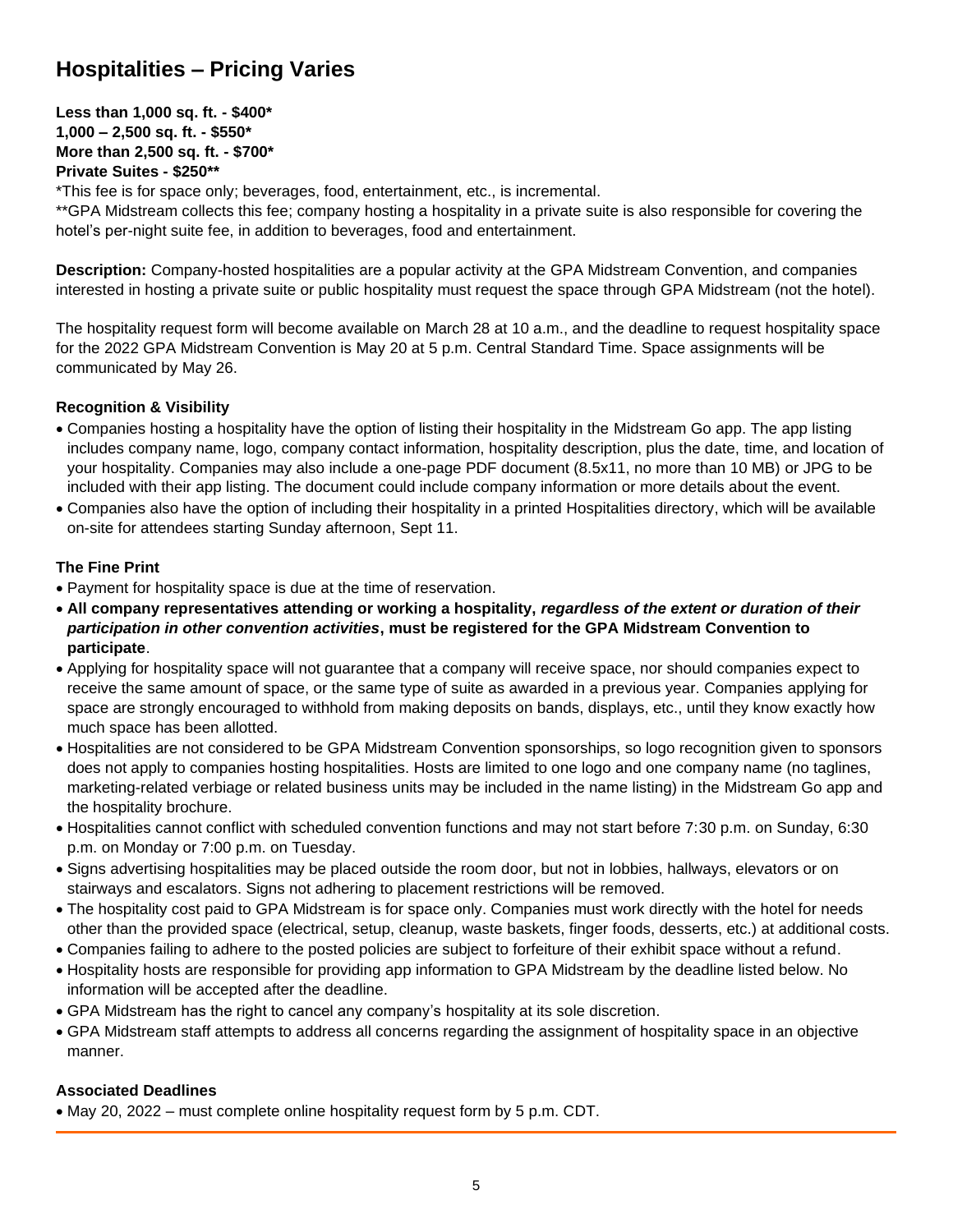# **App – Banner Ad – \$3,500**

**Maximum Available: 5**

**Description:** Why not advertise in one of the most visible digital spaces during the convention? The all-new industryfocused Midstream Go app will be the ultimate resource for convention materials and will put the convention schedule at the attendees' fingertips. Your custom banner ad will appear at the top of the convention-specific information screens and will rotate with up to 4 other sponsors' ads. Attendees can tap on your advertisement to see other resources on the web. An effective banner can drive traffic to your company web site, increase industry visibility and sales.

Banner sponsors' ads will rotate with the other banner sponsors' ads before, during and after the GPA Midstream Convention. Banner sponsor will be allowed to run one ad at a time before, during and after the convention. Up to 5 banner ads are available; companies may purchase more than one.

#### **Entitlements**

- 1 banner ad that will rotate with up to 4 other companies' sponsored banner ads 30 days before the convention
- 1 banner ad that will rotate with up to 4 other companies' sponsored banner ads during the convention
- 1 banner ad that will rotate with up to 4 other companies' sponsored banner ads 30 days after the convention

#### **Recognition & Visibility**

• Recognized by company logo on GPA Midstream convention web site, logo in the convention's printed program, and logo within the Midstream Go app.

#### **Associated Deadlines**

• August 5, 2022 – deadline to send banners to run before, during and after convention

# **App – Push Notification - \$500**

**Sunday, September 11 – \$500 (5 available) Monday, September 12 – \$500 (10 available) Tuesday, September 13 – \$500 (10 available) Wednesday, September 14 – \$500 (5 available)**

**Description:** Create custom messages (limited to 140 characters) to send directly to GPA Midstream Convention attendees' phones and tablets through the Midstream Go app. For app users that allow push notifications, alerts will display in the center of the screen. Those that don't allow the notifications will still be able to tap a "message" section of the app and see all notifications there. All messages will be archived in that section as well. Companies sending a push notification can link to their web sites – as long as the link characters are figured into the 140–character limit. Sponsor messages may be scheduled for specific times but not during meetings, sessions, and forums.

#### **Entitlements**

• One custom 140–character message to be pushed to app users on day selected and at time specified by the sponsor (restrictions apply to times)

#### **Recognition & Visibility**

• Logo recognition on GPA Midstream Convention web site and printed materials will be based on cumulative sponsorship spend. See Appendix A for details.

#### **The Fine Print**

• Sponsor messages may be scheduled for specific times but not during meetings, sessions, and forums.

#### **Associated Deadlines**

• August 26, 2022 – deadline to send 140–character message to GPA Midstream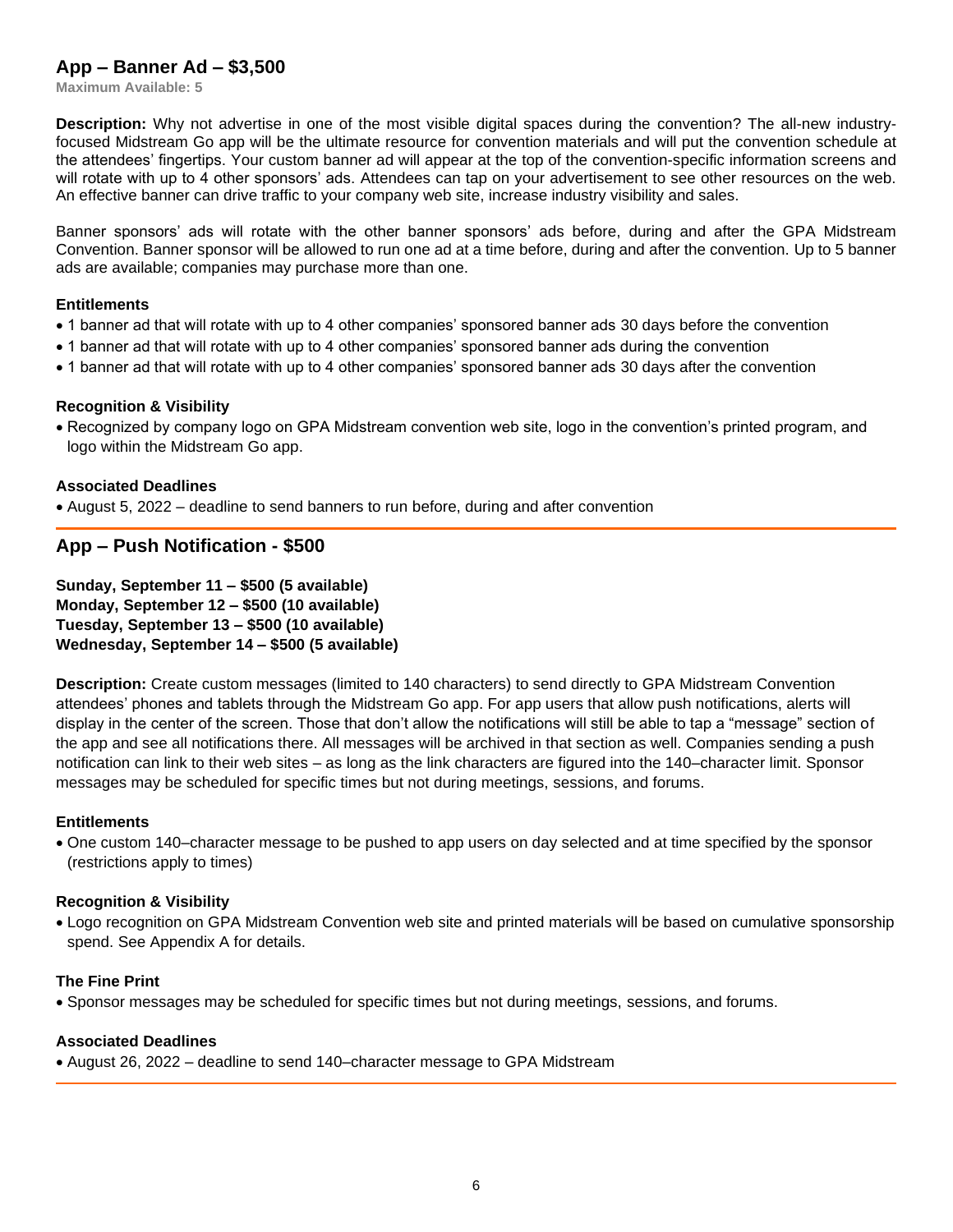# **Badge Holder Sponsor – \$10,000 Sold to Burns & McDonnell \***

# **\*Sponsorships valued at more than \$10,000 give sponsors right of first refusal for the same opportunity the following year**

**Description:** As the Badge Holder Sponsor, you'll have placement of a full color custom message on the back of badge holders that every attendee will wear during the GPA Midstream Convention. The holder is a 4-1/4" x 6" premier event badge holder made of durable laminated plastic, so it's ideal for a multi-day convention. State-of-the-art printing creates crisp, penetrating full-color logos, artwork, and photos, making your brand look its best. **Entitlements**

- 2 complimentary convention registrations
- Sponsor will have right of first refusal for the same opportunity at the 2022 GPA Midstream Convention in San Antonio.

#### **Recognition & Visibility**

- Your logo and message (4-1/4" x 6") on the back of the name badge holder worn by all attendees
- Recognized by company logo on GPA Midstream convention web site, logo in the convention's printed program, and logo within the Midstream Go app.

**The Fine Print**

• Sponsor is responsible for providing artwork to GPA Midstream according to specs and by the deadline communicated by GPA Midstream. GPA Midstream will take care ordering of the badge holders.

**Associated Deadlines**

• July 8, 2022 – badge holder graphic to GPA Midstream

# **Branding – Banner & Exhibit Space – \$18,000**

**Exclusive**

**Description:** Stretch your company's branding across an existing builtin registration counter in a high traffic area and use that space to connect with attendees throughout the convention. Your message will be on display and your exhibit space open from the time registration opens on Sunday through the convention's conclusion at noon on Wednesday.

# **Entitlements**

- 2 complimentary convention registrations
- Opportunity to staff the counter throughout the convention (see The Fine Print for restrictions)

#### **Recognition & Visibility**

- Your company's custom artwork on a 16'4" wide by 3'9" high banner in a high traffic area
- Recognized by company logo on GPA Midstream convention web site, logo in the convention's printed program, and logo within the Midstream Go app.

#### **The Fine Print**

- Sponsor is responsible for providing artwork to GPA Midstream according to specs and by the deadline communicated by GPA Midstream. GPA Midstream will take care of production and installation details.
- Sponsor is restricted to the area behind the built-in registration counter; additional signs, equipment displays and/or other exhibit materials may not be placed out front or to the side of the counter space.

#### **Associated Deadlines**

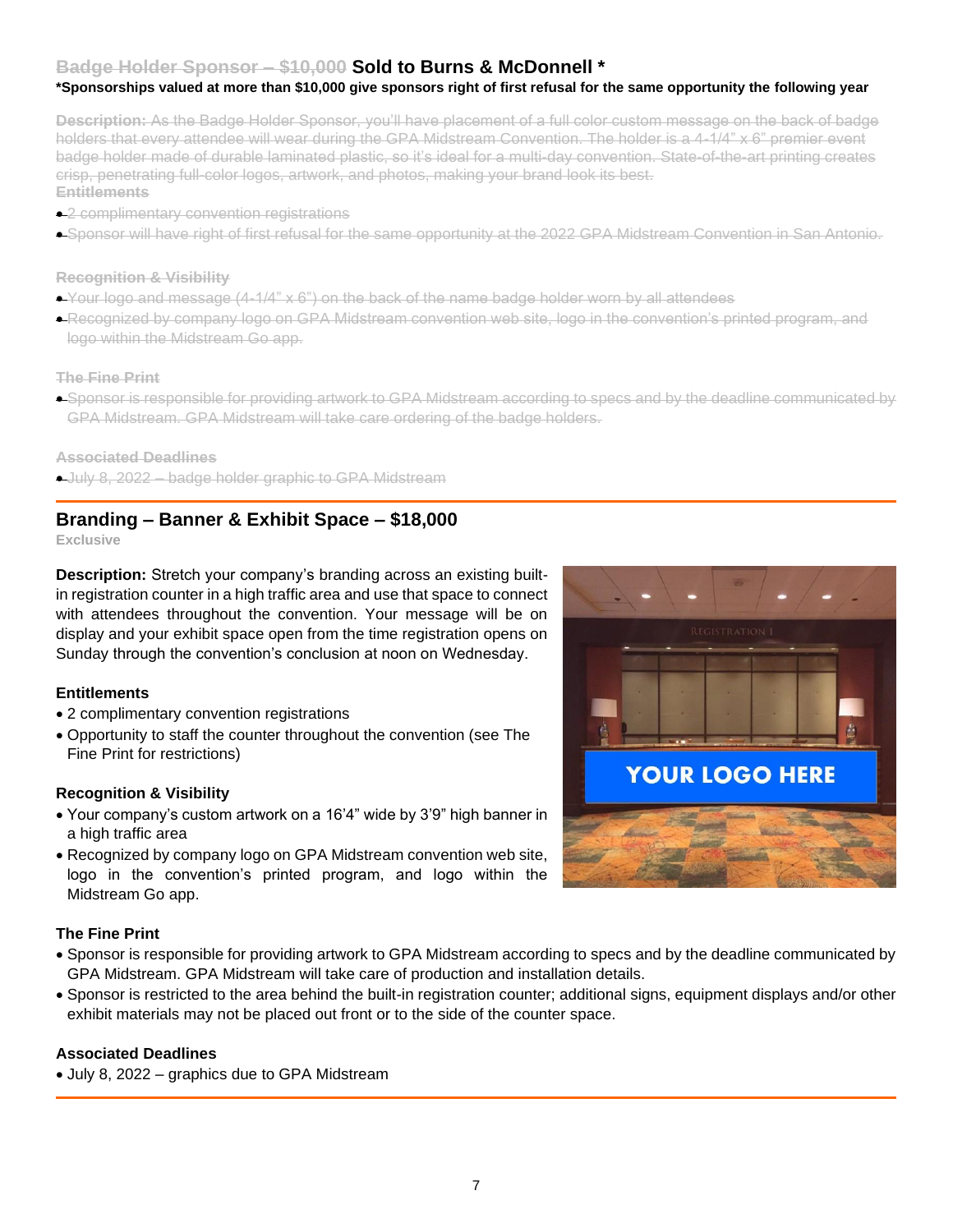# **Branding – Column Wrap, Convention Floor – \$5,500**

**Maximum Available: 3**

**Description:** Wrap your message around a column in a prime location of the Marriott Rivercenter's third floor, which is where the majority of convention meetings and functions take place. Your message will be on display from the time registration opens on Sunday through the convention's conclusion at noon on Wednesday.

# **Recognition & Visibility**

- Your company's custom artwork on a column measuring 9'1" tall and 11'7" in circumference, located on the Marriott Rivercenter's third floor in a high traffic area near registration, elevators and escalators.
- Recognized by company logo on GPA Midstream convention web site, logo in the convention's printed program, and logo within the Midstream Go app.

#### **The Fine Print**

• Sponsor is responsible for providing artwork to GPA Midstream according to specs and by the deadline communicated by GPA Midstream. GPA Midstream will take care of production and installation details.

#### **Associated Deadlines**

• July 8, 2022 – graphics due to GPA Midstream

# **Branding – Elevator Exterior Door Clings – \$10,000**

**Exclusive**

**Description:** Catch attendees' eyes as they wait for the elevator on the third floor of the Marriott Rivercenter with your company's custom message on the exterior of each of the 10 elevator doors. Your message will be on display from the time registration opens on Sunday through the convention's conclusion at noon on Wednesday.

# **Recognition & Visibility**

- Your company's custom artwork on two banners (7' high by 4' wide) on 10 elevators on the 3<sup>rd</sup> floor, of the San Antonio Marriott Rivercenter, which is where the majority of convention meetings and sessions are scheduled.
- Recognized by company logo on GPA Midstream
- convention web site, logo in the convention's printed program, and logo within the Midstream Go app.

# **The Fine Print**

- Sponsor is responsible for providing artwork to GPA Midstream according to specs and by the deadline communicated by GPA Midstream. GPA Midstream will take care of production and installation details.
- Exterior elevator doors clings are visible only on the third floor of the Marriott Rivercenter, which is where the majority of convention meetings and sessions are scheduled.

#### **Associated Deadlines**



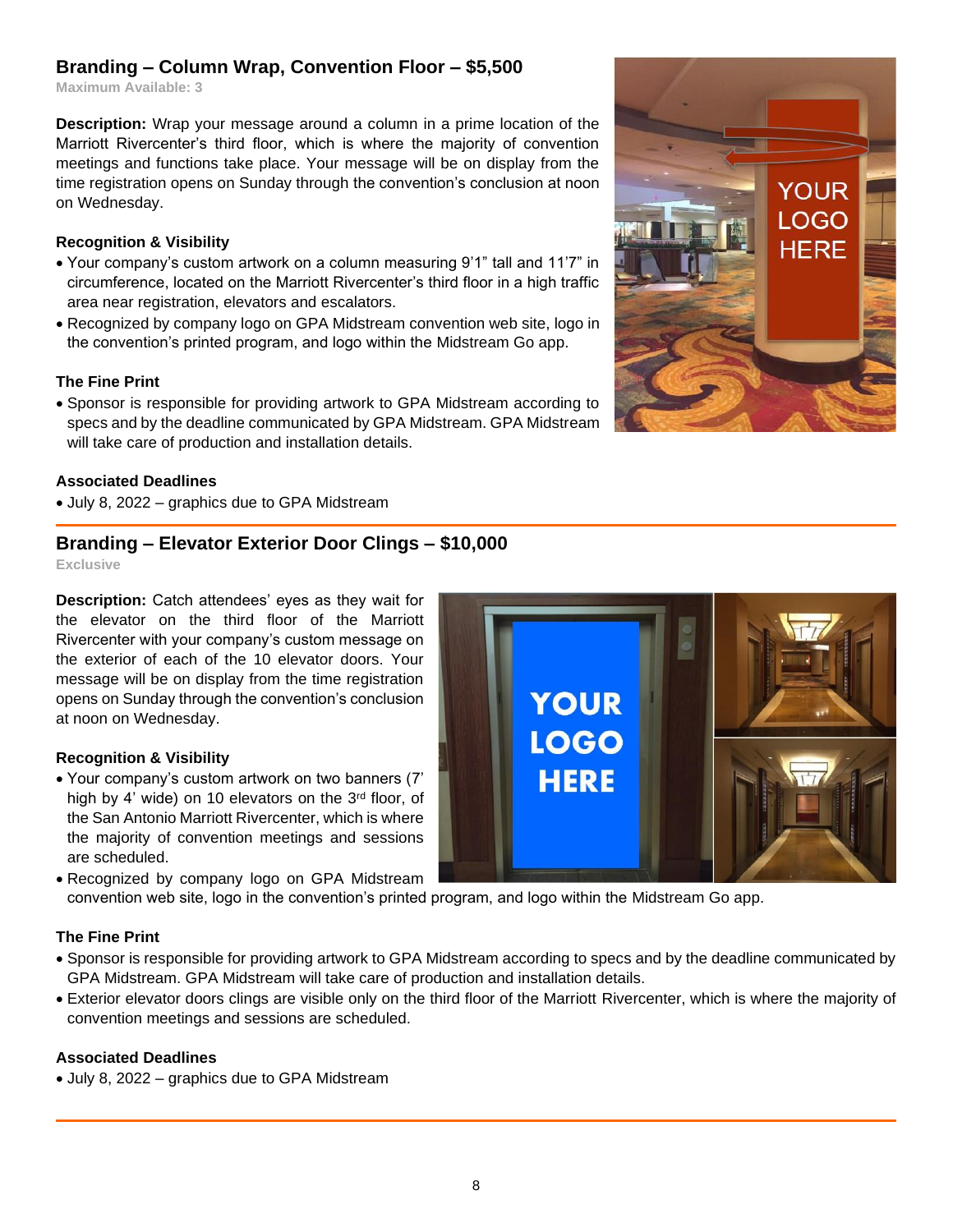# **Branding – Elevator Interior Floor Decals – \$18,000 Sold to Caterpillar\***

# **\*Sponsorships valued at more than \$10,000 give sponsors right of first refusal for the same opportunity the following year**

**Description:** Catch attendees' eyes as they ride the elevators to their destinations with your company's artwork on the floor of 10 elevators in the San Antonio Marriott Rivercenter. Your message will be on display from the time registration opens on Sunday through the convention's conclusion at noon on Wednesday.

E**ntitlements**

- 2 complimentary convention registrations
- **Recognition & Visibility**
- Your company's custom artwork (6' wide x 5' deep) on the floor of the Marriott Rivercenter's 10 elevators that run from the hotel lobby up to the top floor.
- Recognized by company logo on GPA Midstream convention web site, logo in the convention's printed program, and logo within the Midstream Go app.

**The Fine Print**

• Sponsor is responsible for providing artwork to GPA Midstream according to specs and by the deadline communicated by GPA Midstream. GPA Midstream will take care of production and installation details.

**Associated Deadlines**

• July 8, 2022 – graphics due to GPA Midstream

# **Branding – Escalator Clings – \$10,000**

**Exclusive**

**Description:** Take advantage of a captive audience as convention attendees catch the escalator from level 2 up to level 3 which is where most of the committee meetings and forums will be held. Your company logo/message/artwork will display on a cling on the glass under the escalator hand rails from the time registration opens on Sunday through the convention's conclusion at noon on Wednesday.

#### **Recognition & Visibility**

- Your company's custom artwork on 32 20" diameter circles (8 per glass side x4) on the glass below the escalator handrails from level 2 to level 3 at the Marriott Rivercenter.
- Recognized by company logo on GPA Midstream convention web site, logo in the convention's printed program, and logo within the Midstream Go app.

# **The Fine Print**

• Sponsor is responsible for providing artwork to GPA Midstream according to specs and by the deadline communicated by GPA Midstream. GPA Midstream will take care of production and installation details.

# **Associated Deadlines**

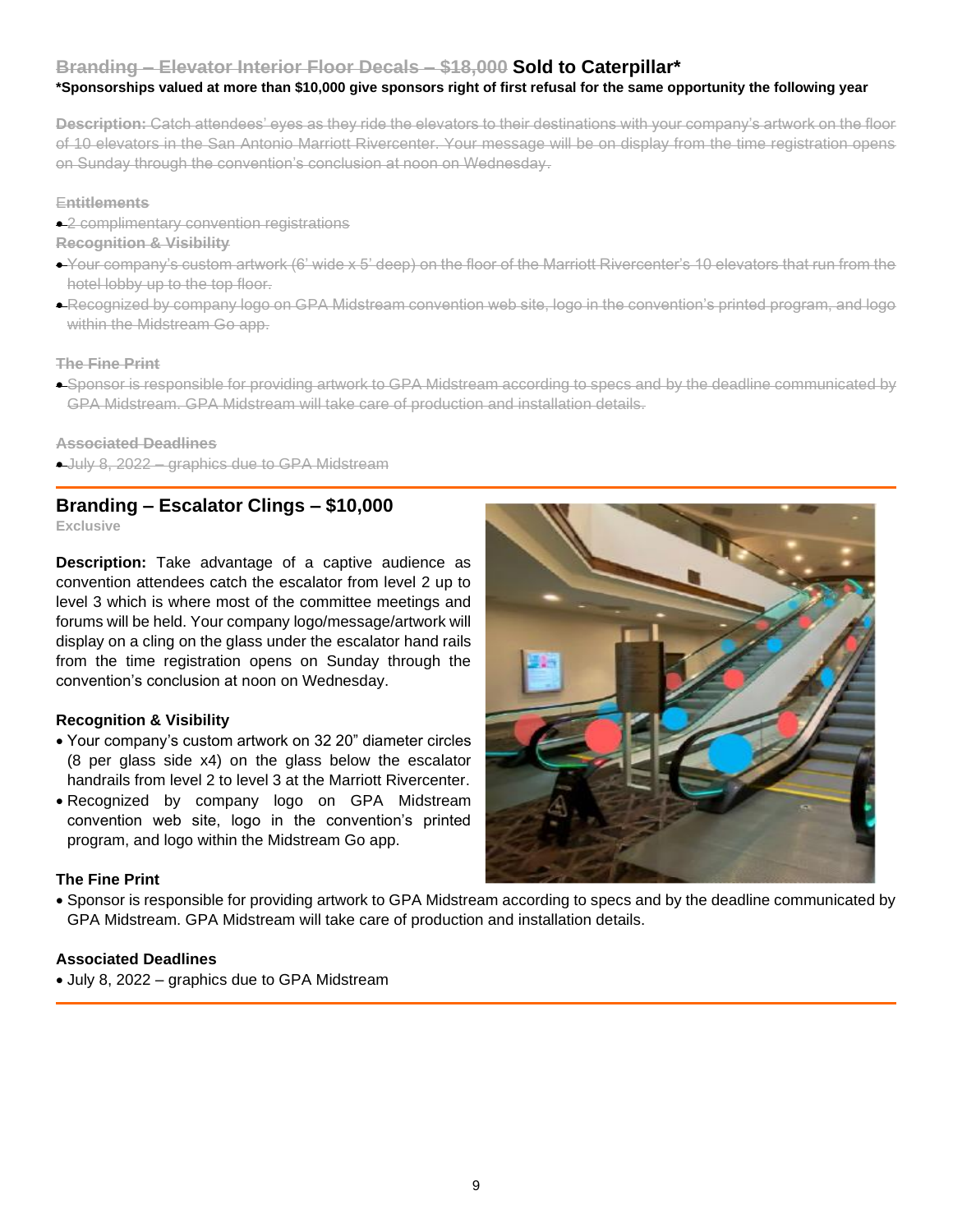# **Branding – Hanging Banners – Atrium – \$6,500**

**Exclusive**

**Description:** Fly your logo and message high with two atrium banners that will be displayed above the convention floor, giving you plenty of visibility from one of the hotel's highest traffic areas, Sunday – Wednesday.

#### **Recognition & Visibility**

- Your company's custom artwork on two banners (5'2" wide by 6'high) in the San Antonio Marriott Rivercenter.
- Recognized by company logo on GPA Midstream convention web site, logo in the convention's printed program, and logo within the Midstream Go app.

#### **The Fine Print**

• Sponsor is responsible for providing artwork to GPA Midstream according to specs and by the deadline communicated by GPA Midstream. GPA Midstream will take care of production and installation details.

#### **Associated Deadlines**

• July 8, 2022 – graphics due to GPA Midstream

# **Branding – Hanging Banners, Convention Floor – \$15,000**

**Exclusive**

**Description:** Get attendees attention in a big way with two large company banners hanging high above the convention floor. One banner is located in the sunroof area of the third floor of the Marriott Rivercenter where the majority of convention functions take place, and the second banner is located above the second-floor escalators with direct visibility from the lobby. Your message will be on display from the time registration opens on Sunday through the convention's conclusion at noon on Wednesday.

#### **Entitlements**

- 2 complimentary convention registrations
- Your company's custom artwork on one 18' wide x 4' high banner located in the sunroof area of the third floor of the Marriott Rivercenter (see top photo).
- Your company's custom artwork on one 24' 4" wide x 4' high banner located above the second-floor escalators (see bottom photo)

# **Recognition & Visibility**

- Your company's custom artwork on two banners hanging in the lobby of the San Antonio Marriott Rivercenter.
- Recognized by company logo on GPA Midstream convention web site, logo in the convention's printed program, and logo within the Midstream Go app.

#### **The Fine Print**

• Sponsor is responsible for providing artwork to GPA Midstream according to specs and by the deadline communicated by GPA Midstream. GPA Midstream will take care of production and installation details.

# **Associated Deadlines**



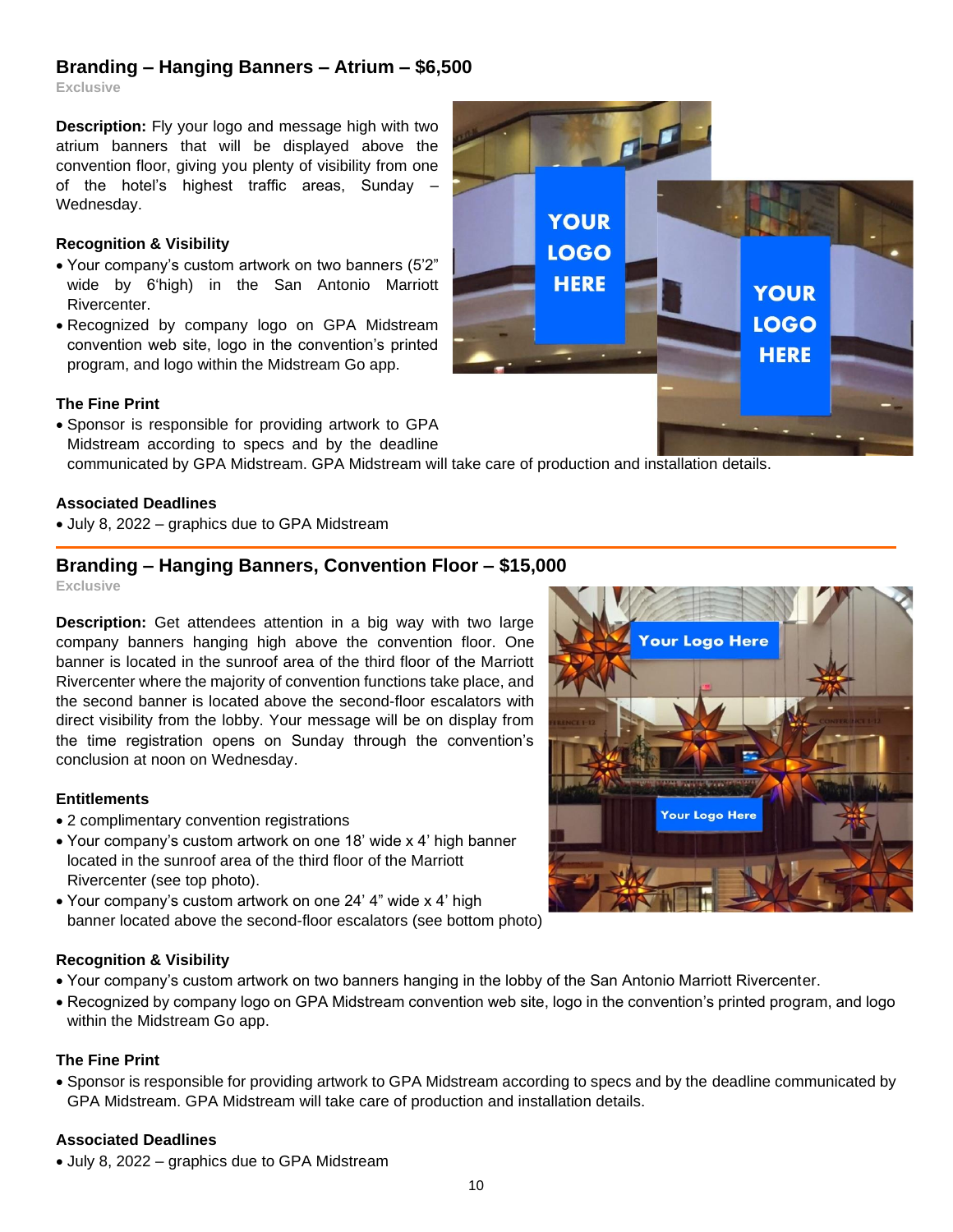# **Breakfast Sponsor – Tuesday – \$5,000**

**Exclusive**

**Description:** On Tuesday morning, attendees have the option to attend one of two breakfasts, each featuring a keynote speaker to be announced. GPA Midstream will take care of all details associated with the breakfast. Sponsoring company may choose to add upgrades at its own expense.

#### **Entitlements**

- One breakfast table reserved for sponsor
- Opportunity for company representative to introduce the breakfast speaker

#### **Recognition & Visibility**

- Logo next to this breakfast listing in printed program and convention app
- "Breakfast provided by …" sign positioned at the entrance to the breakfast
- Sponsor may assign 1 2 employees/representatives to greet breakfast participants as they enter the room
- Sponsor may place a giveaway item on each seat (see The Fine Print for details)
- Recognized by company logo on GPA Midstream convention web site, logo in the convention's printed program, and logo within the Midstream Go app.

#### **The Fine Print**

• If sponsor chooses to provide a giveaway at each seat, sponsor is responsible for shipping or bringing the items to the host hotel and distributing prior to the breakfast; GPA Midstream will not store the items nor distribute on the company's behalf.

# **Prayer Breakfast Sponsor – Tuesday – \$3,000**

**Exclusive**

**Description:** On Tuesday morning, attendees have the option to attend one of two breakfasts, each featuring a keynote speaker to be announced. GPA Midstream will take care of all details associated with the breakfast. Sponsoring company may choose to add upgrades at its own expense.

#### **Entitlements**

- One breakfast table reserved for sponsor
- Opportunity for company representative to introduce the breakfast speaker

# **Recognition & Visibility**

- Logo next to this breakfast listing in printed program and convention app
- "Breakfast provided by …" sign positioned at the entrance to the breakfast
- Sponsor may assign 1 2 employees/representatives to greet breakfast participants as they enter the room
- Sponsor may place a giveaway item on each seat (see The Fine Print for details)
- Recognized by company logo on GPA Midstream convention web site, logo in the convention's printed program, and logo within the Midstream Go app.

#### **The Fine Print**

• If sponsor chooses to provide a giveaway at each seat, sponsor is responsible for shipping or bringing the items to the host hotel and distributing prior to the breakfast; GPA Midstream will not store the items nor distribute on the company's behalf.

# **Coffee – Monday – \$7,000 Sold to BWFS Industries\***

**\*Sponsorships valued at more than \$10,000 give sponsors right of first refusal for the same opportunity the following year. Last year's sponsor covered Monday and Tuesday coffee breaks and received first rights for 2022.**

**Description:** During the convention, coffee stations will be placed in a high traffic GPA Midstream Convention area(s) from 7:30 – 10:30 a.m. on Monday, Sept. 12, and coffee will be placed in all of GPA Midstream's early-morning committee meetings on Tuesday, allowing committee members to focus on their agendas without having to leave the room.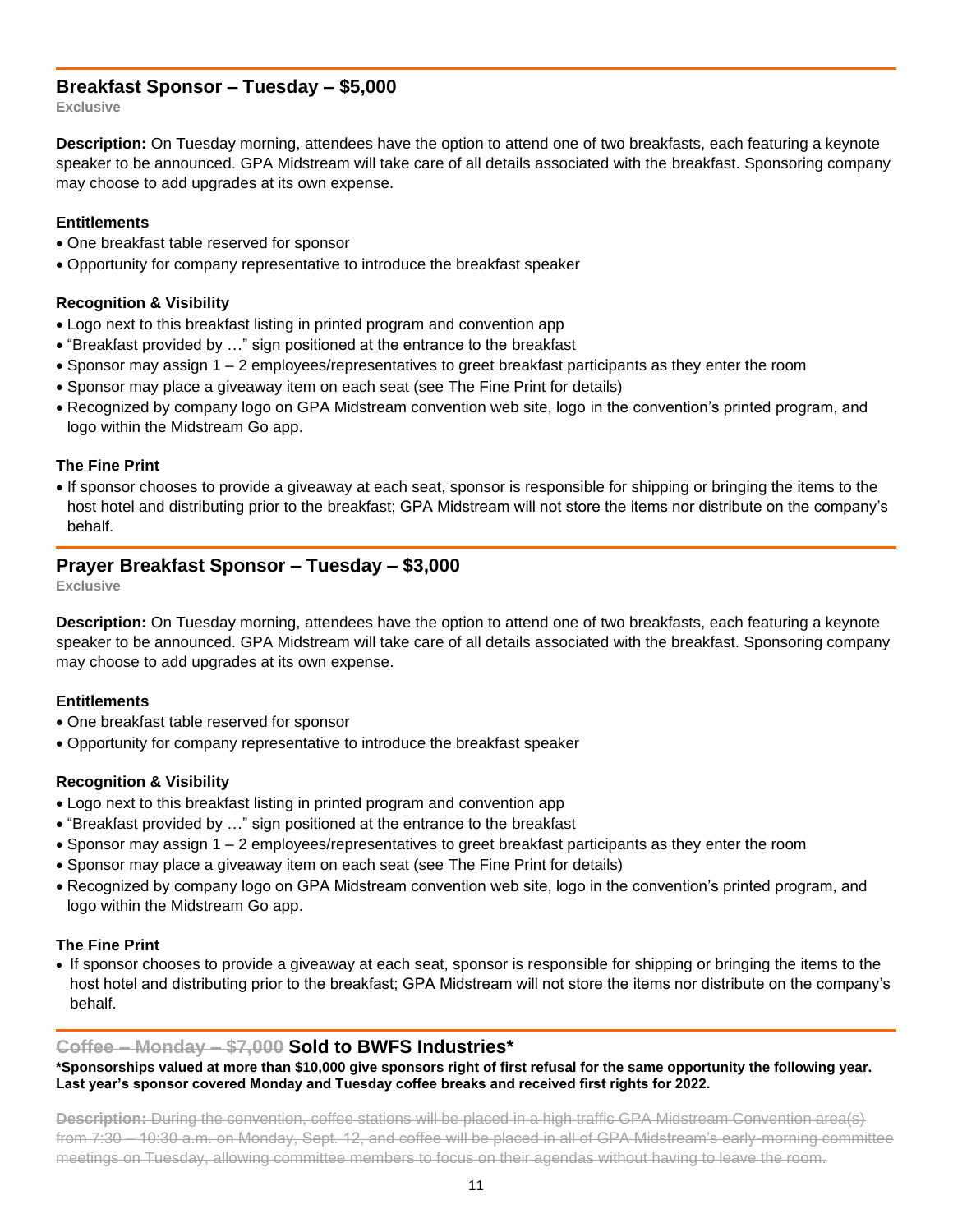GPA Midstream will take care of all details associated with the offerings. This sponsorship covers the cost of coffee as described only. Sponsoring company may choose to add upgrades at its own expense.

#### **Entitlements**

• A 6-ft. table will be available for the sponsoring company's use during the posted coffee break times during the convention.

#### **Recognition & Visibility**

- "Coffee provided by …" signs positioned in the area throughout the duration of the coffee break
- $\bullet$  "Coffee provided by …" tabletop signs next to the coffee stations within each committee meeting
- Logo next to coffee break listed in printed program
- Recognized by company logo on GPA Midstream convention web site, logo in the convention's printed program, and logo within the Midstream Go app.

#### **The Fine Print**

• Company representatives are required to remove literature, signage, and other display/promotional materials immediately upon conclusion of the coffee break.

# **Coffee – Tuesday – \$7,000 Sold to BWFS Industries\***

#### **\*Sponsorships valued at more than \$10,000 give sponsors right of first refusal for the same opportunity the following year. Last year's sponsor covered Monday and Tuesday coffee breaks and received first rights for 2022.**

**Description:** During the convention, coffee stations will be placed in a high traffic GPA Midstream Convention area(s) from 7:30 – 10:30 a.m. on Tuesday, Sept. 13, and coffee will be placed in all of GPA Midstream's early-morning committee meetings on Tuesday, allowing committee members to focus on their agendas without having to leave the room.

GPA Midstream will take care of all details associated with the offerings. This sponsorship covers the cost of coffee as described only. Sponsoring company may choose to add upgrades at its own expense.

#### **Entitlements**

• A 6-ft. table will be available for the sponsoring company's use during the posted coffee break times during the convention.

#### **Recognition & Visibility**

- $\bullet$  "Coffee provided by  $\ldots$ " signs positioned in the area throughout the duration of the coffee break
- $\bullet$  "Coffee provided by ..." tabletop signs next to the coffee stations within each committee meeting
- Logo next to coffee break listed in printed program and convention app
- Recognized by company logo on GPA Midstream convention web site, logo in the convention's printed program, and logo within the Midstream Go app.

#### **The Fine Print**

• Company representatives are required to remove literature, signage, and other display/promotional materials immediately upon conclusion of the coffee break.

# **Coffee – Wednesday – \$4,000**

**Exclusive**

**Description:** During the convention, coffee stations will be placed in a high traffic GPA Midstream Convention area(s) from 7:30 – 10:30 a.m. on Wednesday, Sept. 14, and coffee will be placed in the GPA Midstream board meeting and other Wednesday sessions, offering GPA Midstream decision makers easy access to fulfill their caffeine requirements on Wednesday morning. Wednesday coffee sponsor will also get recognition for the coffee in the GPA Midstream board meeting.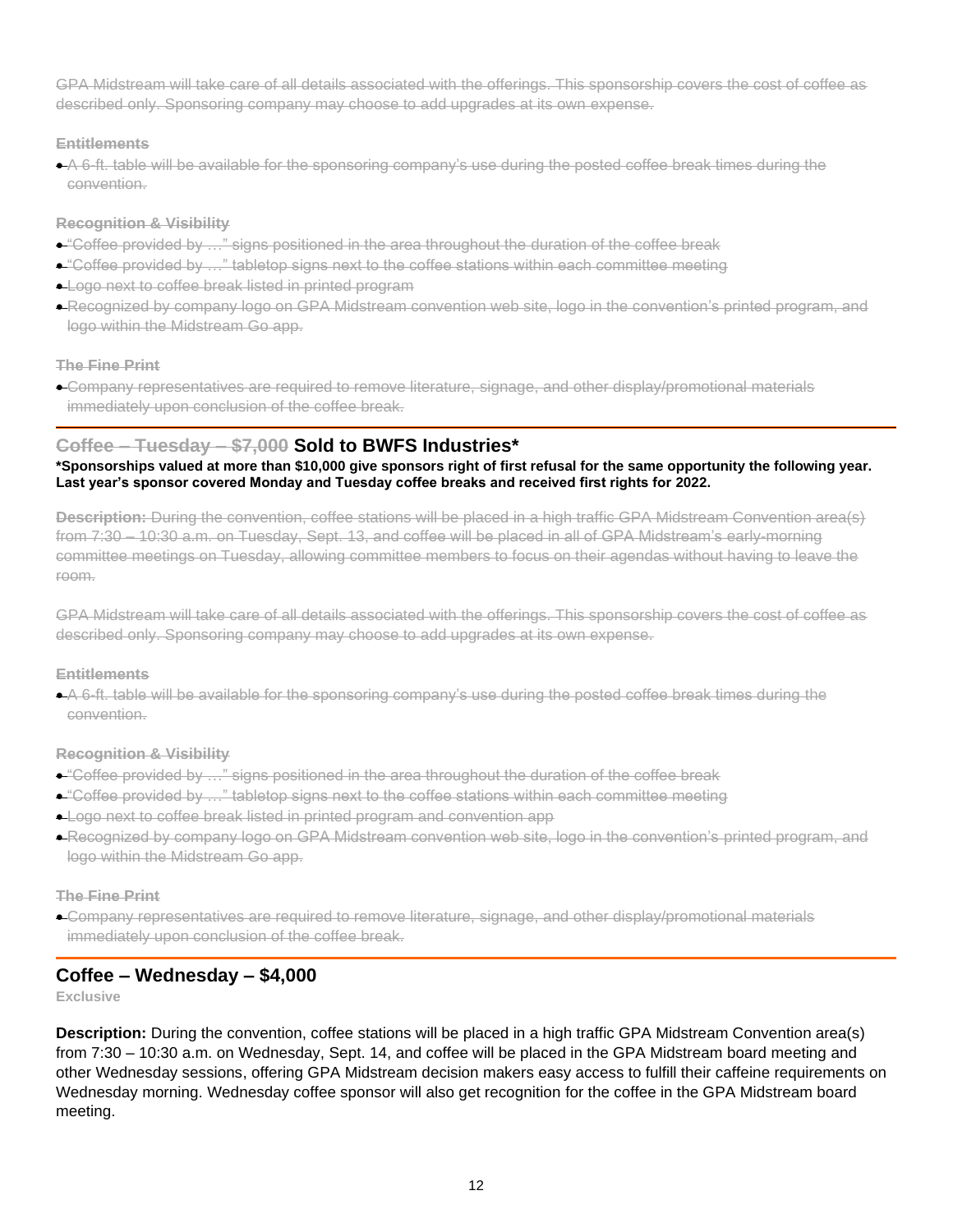GPA Midstream will take care of all details associated with the coffee offerings. This sponsorship covers the cost of coffee as described only. Sponsoring company may choose to add upgrades at its own expense.

# **Entitlements**

• A 6-ft. table will be available for the sponsoring company's use during the posted coffee break times during the convention.

# **Recognition & Visibility**

- "Coffee provided by …" signs positioned in the area throughout the duration of the coffee break
- "Coffee provided by …" tabletop signs next to the coffee stations within each committee meeting
- Logo next to coffee break listed in printed program and convention app
- Recognized by company logo on GPA Midstream convention web site, logo in the convention's printed program, and logo within the Midstream Go app.

# **The Fine Print**

• Company representatives are required to remove literature, signage, and other display/promotional materials immediately upon conclusion of the coffee break.

# **GPA Midstream Friends Package – \$18,000**

**Available: 1**

**Sponsorship Description:** The GPA Midstream Friends Sponsorship Package provides the unique opportunity for a 10 ft. exhibit space in the foyer near the registration area throughout the duration of the GPA Midstream Convention, which is exclusive to this sponsorship. Friends' sponsors receive prominent logo placement on GPA Midstream Convention communications.

# **Entitlements**

- 2 complimentary convention registrations
- 10-ft wide display area approximately 10-ft deep in a prime location for the convention (exact location varies according to hotel venue)
- 6-ft. covered table/electrical
- One lead capture device provided by GPA Midstream for the convention; sponsor may purchase additional devices if needed
- Option to reserve one table at the Center Stage Luncheon on Monday, Sept. 12 in San Antonio; the number of guests at each table is to be determined.
- Full page ad in convention program.
- Sponsor will have right of first refusal for the same opportunity at the 2023 GPA Midstream Convention in San Antonio.

# **Recognition & Visibility**

- Logo recognition on a GPA Midstream Convention Friends sponsor banner displayed at the sporting clays event and on e-mail communications to shooters
- Recognition by company logo as a networking sponsor in a scrolling presentation during the Sunday evening Early Bird **Reception**
- Recognition by company logo/message displayed in a format consistent with that of all Center Stage Luncheon sponsors in looping video that plays on large screens in the luncheon ballroom during seating and dining
- Recognition as a GPA Midstream Convention Friends sponsor in Midstream Go convention listing
- Recognition as a GPA Midstream Convention Friends sponsor by prominent company logo placement on the inside cover of the convention's program
- Recognition as a GPA Midstream Convention Friends sponsor by prominent company logo placement on the GPA Midstream Convention web site

# **The Fine Print**

- Friends' sponsors are limited to one logo in all GPA Midstream communications and signage recognizing sponsors.
- Exhibit space assignments are determined by random drawing each year; GPA Midstream will not accommodate requests for a different exhibit space.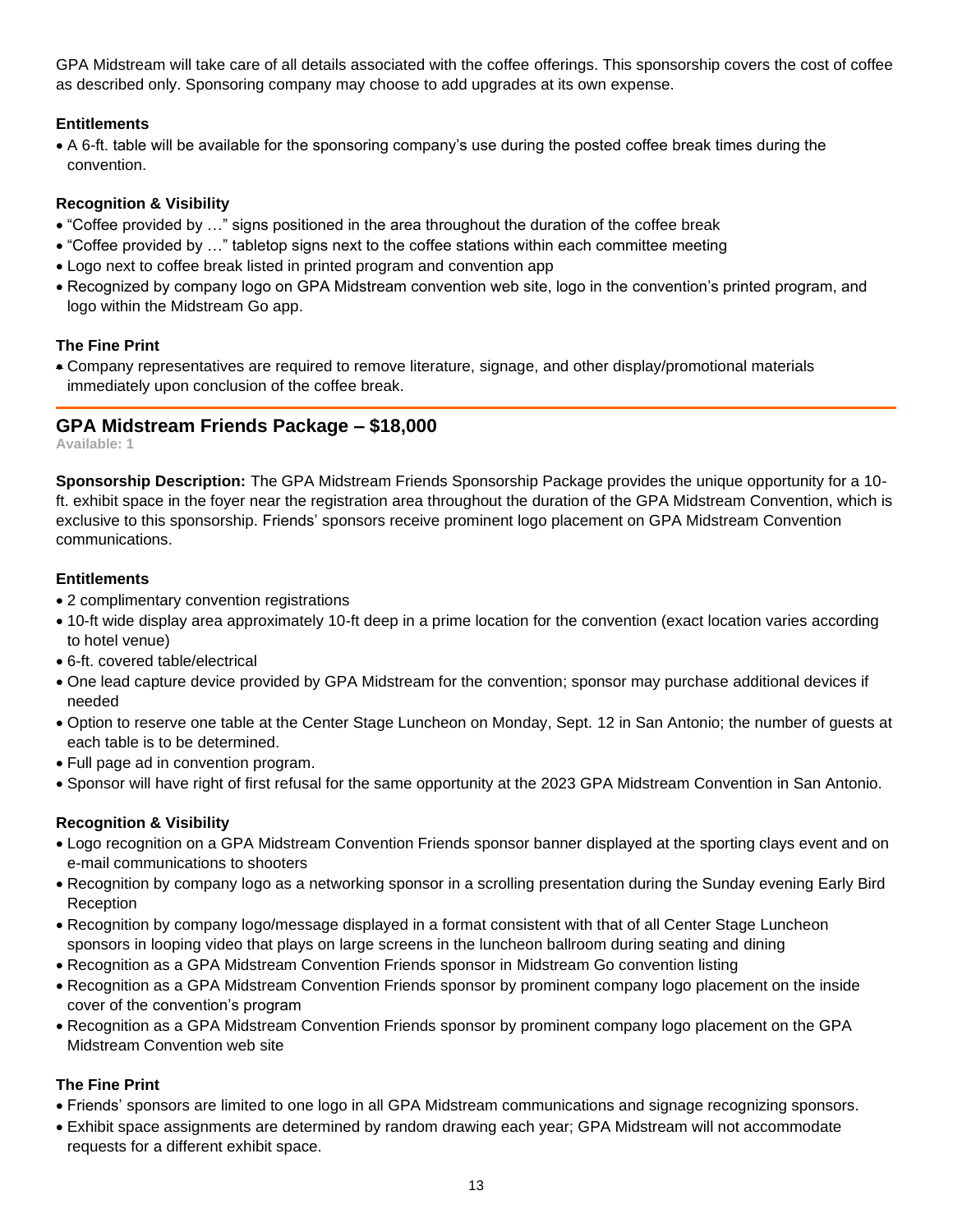• Companies must ensure their displays fit within the designated display space at all times; this will be strictly enforced by GPA Midstream throughout the convention. Companies are responsible for providing their own signage, display materials, handouts, etc., for their display space and must work directly with the hotel for needs other than the provided space, table and electrical

# **Lanyard Sponsor – \$10,000 Sold to S&B Engineers and Constructors\***

#### **\*Sponsorships valued at more than \$10,000 give sponsors right of first refusal for the same opportunity the following year**

**Description:** As the exclusive lanyards sponsor, your full color company logo will be printed on a dye sublimated lanyard that will be given directly to attendees at the registration counter when they check in. GPA Midstream will take care of all details associated with the lanyards and will work with sponsor on logo requirements.

#### **Entitlements**

- 2 complimentary convention registrations
- Sponsor will have right of first refusal for the same opportunity at the 2023 GPA Midstream Convention in San Antonio.

#### **Recognition & Visibility**

- Full color company logo on 3/4" dye sublimated lanyards given to all attendees at registration
- Recognized by company logo on GPA Midstream convention web site, logo in the convention's printed program, and logo within the Midstream Go app.

**Associated Deadlines**

• July 8, 2022 – logo for the lanyard due to GPA Midstream

# **Literature Display Stand - \$1,000**

**Maximum Available: 20**

**Description:** Brand your company with an 18" x 60" banner while offering an organized way to display your company's literature in the designated literature area with a literature stand display. The stand with its three literature trays come in an attractive brushed nickel finish, and you have the option of providing your own banner artwork or simply providing GPA Midstream with your company logo to be printed on the banner. Contact April Sailsbury for a photo example of a literature stand: asailsbury@GPAmidstream.org.

# **Entitlements**

• One literature stand designated for your company with your own artwork or company logo printed on the 18" x 60" vinyl banner for prominent presence in the literature area.

# **Recognition & Visibility**

• Logo recognition on GPA Midstream Convention web site and printed materials will be based on cumulative sponsorship spend. See Appendix A for details.

# **The Fine Print**

- GPA Midstream is not able to store your literature for you and does not have a designated area for such literature.
- A company representative will be responsible for stocking and re-stocking the literature trays throughout the convention.
- GPA Midstream will set up and tear down the literature stand; GPA Midstream will keep the hardware. Sponsor may request to keep the banner, and GPA Midstream will ship it to the sponsor after the convention upon request.

# **Associated Deadlines**

• Aug 5, 2022 – banner design due to GPA Midstream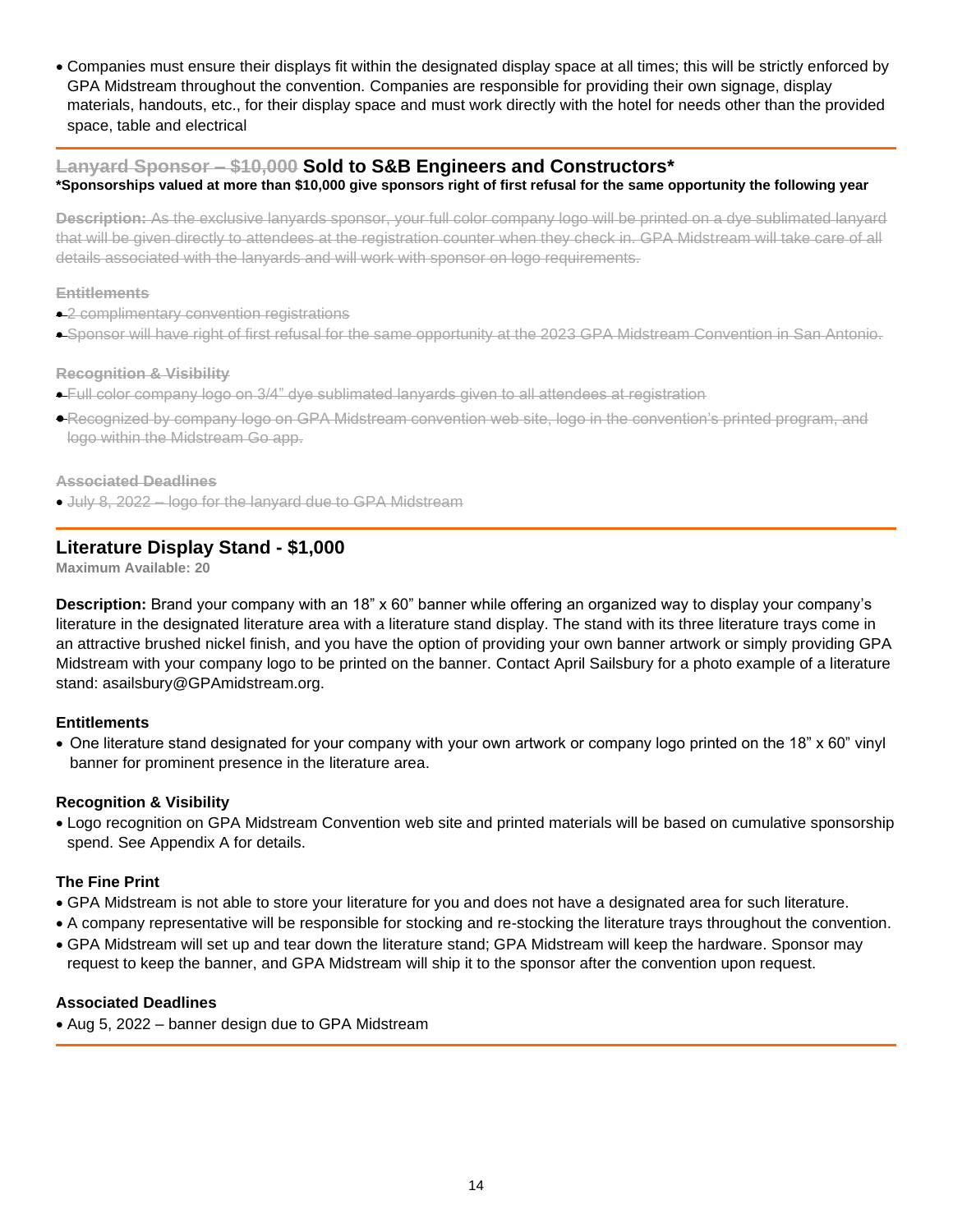# **Luncheon Sponsor – Monday – "Center Stage Luncheon" – \$2,000**

**Maximum Available: 10**

**Description:** The Monday Center Stage Luncheon will feature keynote speaker Robert Bryce, acclaimed author of six books on energy and innovation, including most recently, *A Question of Power: Electricity and the Wealth of Nations*. In addition to the keynote presentation, GPA Midstream and GPSA will recognize deserving GPA Midstream and GPSA volunteers. A luncheon sponsorship includes your company logo/message in a consistent format for all luncheon sponsors in the looping video that plays on large screens in the luncheon ballroom during seating and dining. Luncheon sponsors are also entitled to one reserved table.

#### **Recognition & Visibility**

- Company logo/message displayed in a format consistent with that of all luncheon sponsors in looping video that plays on large screens in the luncheon ballroom during seating and dining.
- One reserved table (optional), with your company logo displayed on it.
- Company logo placed in the GPA Midstream on-site program on page describing the luncheon
- Recognized by company logo on GPA Midstream convention web site, logo in the convention's printed program, and logo within the Midstream Go app.

#### **The Fine Print**

• The number of guests at each table is to be determined and will be communicated at a later date

# **Lunch & Learn Sponsor – Tuesday – \$5,000**

**Maximum Available: 5**

**Description:** The 2022 convention schedule doesn't offer any meals or sessions during the Tuesday lunch hour, giving you the opportunity to connect with up to 50 attendees by hosting your own Tuesday Lunch & Learn session. The presentation title and topic are your choice, so sign up early to get on attendees' schedules as soon as registration opens for the event. GPA Midstream will take care of all details associated with the lunch. Sponsoring company may choose to add upgrades at its own expense.

#### **Entitlements**

• Your company-hosted 60-minute education session or round table discussion for up to 50 convention attendees, classroom style seating

#### **Recognition & Visibility**

- Logo next to this specific lunch listing in printed program
- "Lunch provided by …" sign positioned at the entrance to the lunch
- Recognized by company logo on GPA Midstream convention web site, logo in the convention's printed program, and logo within the Midstream Go app

#### **The Fine Print**

- Attendees will be required to register for and pay for your Lunch & Learn session during the registration process for a guaranteed seat.
- GPA Midstream will provide the following AV in the room projector, screen, and wireless microphone. Sponsor will work with hotel on additional AV needs or requests at the sponsor's cost.

# **Meeting Program – \$8,000**

**Exclusive**

**Description:** This opportunity is designed to help GPA Midstream cover the cost of printing the on–site convention program. For clarification, this is the pocket–sized program printed by GPA Midstream that contains the full conference schedule and is available to all attendees. Sponsor receives back cover ad placement on the program.

#### **Entitlements**

• Sponsor will have right of first refusal for the same opportunity at the 2022 GPA Midstream Convention in San Antonio.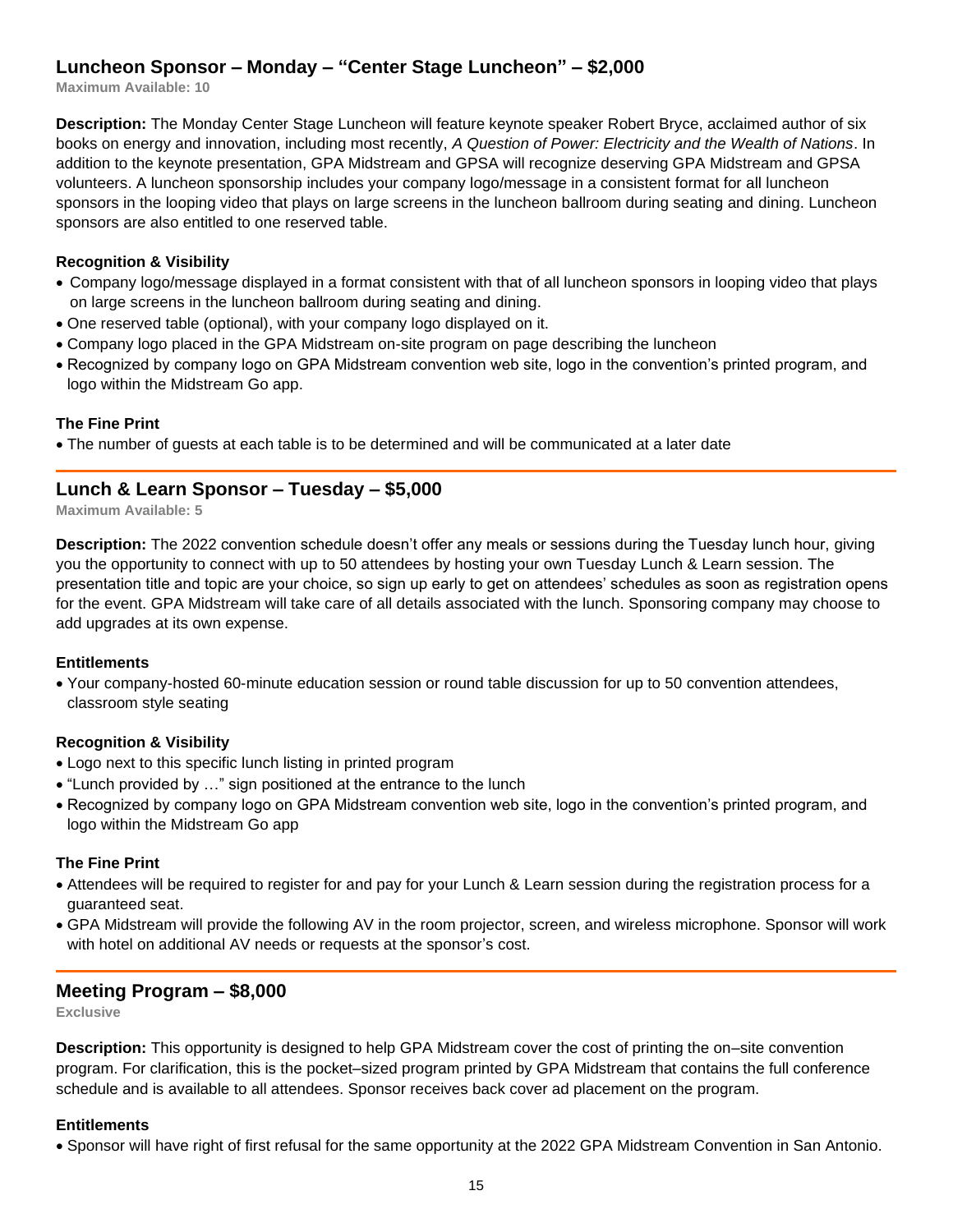# **Recognition & Visibility**

- Full color company ad placement on back cover of the on–site convention program (Trim Size: 4w" x 8.5h" / Bleed Size: 4.12w" x 8.75h")
- Recognized by company logo on GPA Midstream convention web site, logo in the convention's printed program, and logo within the Midstream Go app.

# **The Fine Print**

- Company is responsible for providing artwork in the appropriate size and file type by the deadline listed below.
- GPA Midstream has the right to cancel any company's sponsorship at its sole discretion.

#### **Associated Deadlines**

- March 23, 2022 signed contract and 20% deposit due to maintain this sponsorship for the 2022 convention
- July 27, 2022 final payment due
- August 1, 2022 Deadline to turn in graphic to GPA Midstream

# **Networking Opening Night Reception Sponsor – \$500**

**Maximum Available: 50**

**Description:** GPSA hosts the opening networking reception at the GPA Midstream Convention on Sunday evening as the convention kickoff. Sharing in the sponsorship of this reception with GPA Midstream and GPSA member companies is a cost-effective way to show your support of the associations and the midstream industry.

# **Recognition & Visibility**

- Company name and/or logo in a scrolling presentation during the Sunday evening Early Bird Reception with Vendor Night.
- Logo recognition on GPA Midstream Convention web site and printed materials will be based on cumulative sponsorship spend. See Appendix A for details.

# **Proceedings Sponsor (post-convention) – \$3,000**

**Exclusive**

**Description:** Approximately one month after the convention concludes, GPA Midstream makes convention papers, presentations, registration lists, etc., available to convention attendees in digital format. Nearly 80 percent of registered attendees typically download the proceedings.

# **Recognition & Visibility**

- Sponsoring company's recognition in a header image at the top of the web page where proceedings will be available.
- Sponsoring company may place one JPG advertisement on the Proceedings page to advertise its services and/or supplies
- Recognized by company logo on GPA Midstream convention web site, logo in the convention's printed program, and logo within the Midstream Go app.

# **Sporting Clays Breakfast Sponsor – \$2,500**

**Exclusive**

**Description:** The GPA Midstream Sporting Clays event, a Sunday networking opportunity, provides sponsors with a great venue to put their company name in front of participants in a laid-back atmosphere of friendly competition. GPA Midstream will take care of all details associated with the breakfast.

# **Recognition & Visibility**

- Company logo acknowledgment on banner and related signage at the event
- A "breakfast provided by" sign with company logo for the duration of breakfast being served
- Opportunity for sponsors to hand out promotional items at Sporting Clays activities (restricted to sponsors only)
- Recognized by company logo on GPA Midstream convention web site, logo in the convention's printed program, and logo within the Midstream Go app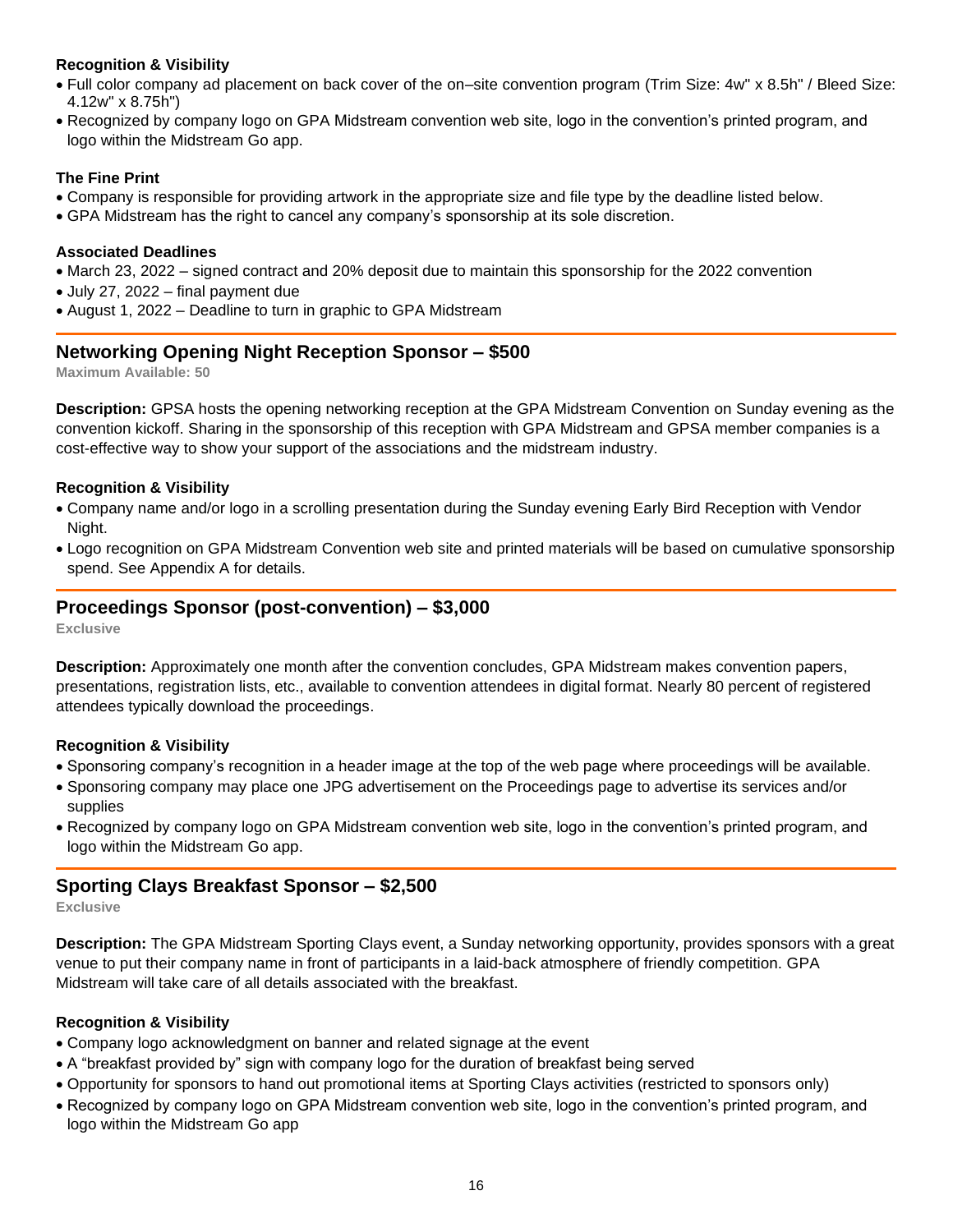# **Sporting Clays Golf Carts Sponsor – \$4,000**

**Exclusive**

**Description:** The GPA Midstream Sporting Clays event, a Sunday networking opportunity, provides sponsors with a great venue to put their company name in front of participants in a laid-back atmosphere of friendly competition. Shooters have traditionally been responsible for renting their own 4-person golf carts for transportation around the course (an additional cost), but with your company's golf cart sponsorship, each team will have its own golf cart ready to go with no advance reservation or additional costs required.

#### **Recognition & Visibility**

- Company logo acknowledgment on banner and related signage at the event
- Opportunity for sponsors to hand out promotional items at Sporting Clays activities (restricted to Sporting Clays sponsors only)
- Custom email to shooters promoting sponsor providing the golf carts
- Recognized by company logo on GPA Midstream convention web site, logo in the convention's printed program, and logo within the Midstream Go app.

# **Sporting Clays Prize Sponsor – \$500**

**Maximum Available: 15**

**Description:** The GPA Midstream Sporting Clays event, a Sunday networking opportunity, provides sponsors with a great venue to put their company name in front of participants in a laid-back atmosphere of friendly competition. Prize sponsorship dollars go toward gift cards that will be awarded to clays participants by random drawing at the conclusion of the event. GPA Midstream will take care of all details associated with purchasing and distributing prizes.

#### **Recognition & Visibility**

- Company logo acknowledgment on banner and related signage at the event
- Opportunity for sponsors to hand out promotional items at Sporting Clays activities (restricted to Sporting Clays sponsors only)
- A "Thank You to Our Prize Sponsors" sign with prize sponsor company logos displayed next to prizes table
- Prize sponsor logos printed on envelopes that hold the gift cards handed to all prize recipients.
- Logo recognition on GPA Midstream Convention web site and printed materials will be based on cumulative sponsorship spend. See Appendix A for details.

# **Sporting Clays Shirts - \$5,000**

**Exclusive**

**Description:** The GPA Midstream Sporting Clays event, a Sunday networking opportunity, provides sponsors with a great venue to put their company name in front of up to 200 participants in a laid-back atmosphere of friendly competition. If a company steps forward for the shirt sponsorship, clays participants who register for the event will receive a quality polo embroidered with the sponsor's logo embroidered on the sleeve of the polo shirt and the GPA Midstream logo embroidered on the chest of the shirt. GPA Midstream will take care of all details associated with ordering shirts. Sponsoring company may choose to add upgrades at its own expense.

#### **Recognition & Visibility**

- Company logo acknowledgment on banner and related signage at the event
- Opportunity for sponsor to hand out shirts and other promotional items at Sporting Clays activities
- Recognized by company logo on GPA Midstream convention web site, logo in the printed on–site program and logo within the Midstream Go app

#### **The Fine Print**

- A 50% deposit is required to secure your sponsorship upon application. Until payment is received, we cannot guarantee the opportunity to your company.
- GPA Midstream has the right to cancel any company's sponsorship at its sole discretion.

#### **Associated Deadlines**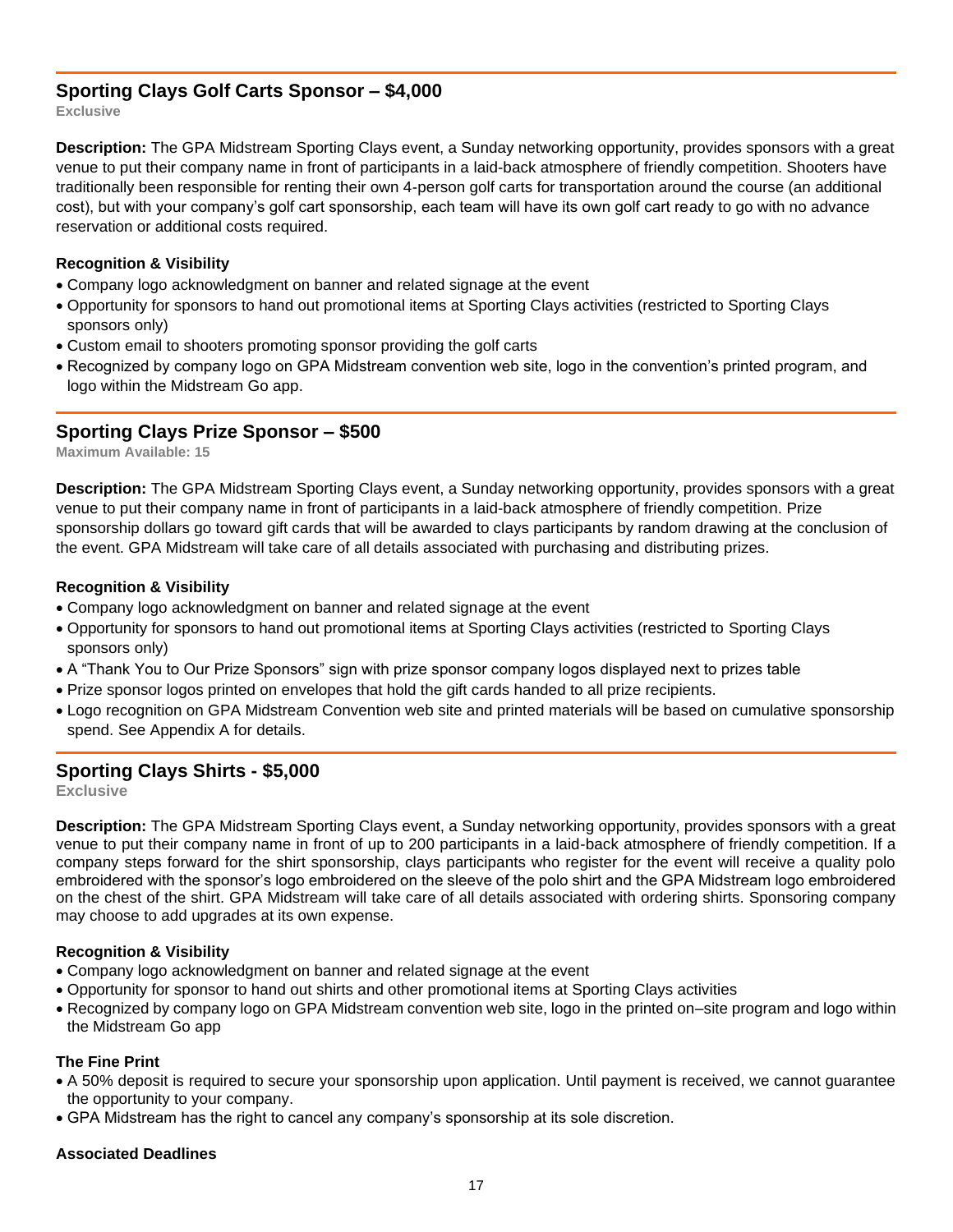- March 23, 2022 signed contract and 50% deposit due to maintain this sponsorship for the 2022 convention
- July 27, 2022 final payment due

# **Sporting Clays Station Sponsor – \$1,200**

**Maximum Available: 15**

**Description:** The GPA Midstream Sporting Clays event, a Sunday networking opportunity, provides sponsors with a great venue to put their company name in front of participants in a laid-back atmosphere of friendly competition. Station sponsors have the option of setting up at registration and/or their designated station to greet shooters and hand out promotional items during the event.

#### **Recognition & Visibility**

- Company logo acknowledgment on banner and related signage at the event
- Opportunity for sponsors to hand out promotional items at Sporting Clays activities (restricted to Sporting Clays sponsors only)
- A 32" by 18" sign with company logo placed at sponsored station, along with an ice chest filled with soft drinks and bottled water.
- Logo recognition on GPA Midstream Convention web site and printed materials will be based on cumulative sponsorship spend. See Appendix A for details.

#### **The Fine Print**

• Station sponsors are responsible for setting up at their assigned station prior to the shooting start time. Sponsors must work directly with the facility to secure tables and chairs, etc., that may be needed for their stations.